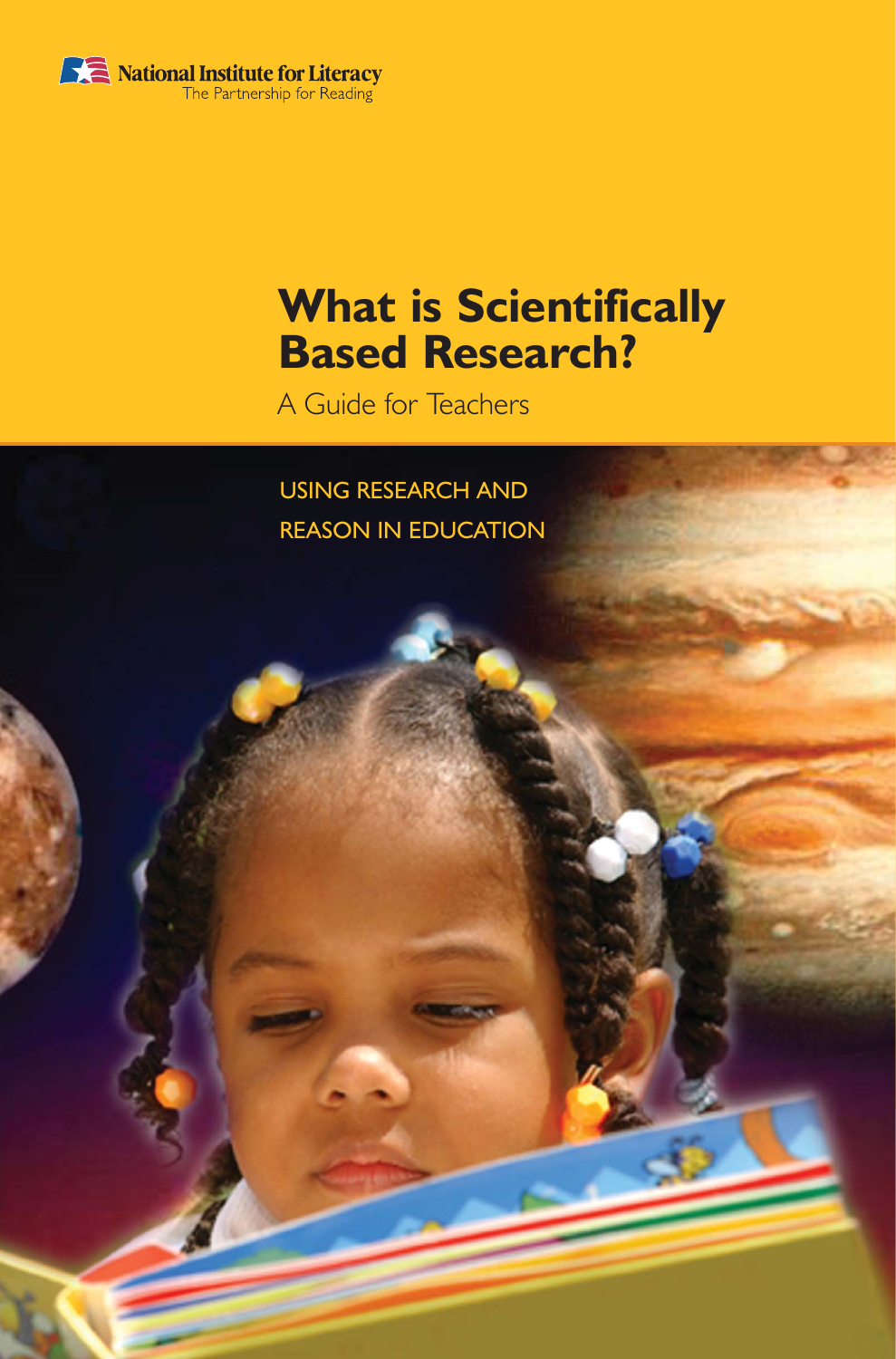

Early in the 17th century, two astronomers competed to describe the nature of our solar system.

Galileo built a telescope and found new planets and moons. Francesco Sizi ridiculed Galileo's findings. There must be only seven planets, Sizi said. After all, there are seven windows in the head—two nostrils, two ears, two eyes, and a mouth. There are seven known metals. There are seven days in a week, and they are already named after the seven known planets. If we increase the number of planets, he said, the whole system falls apart. Finally, Sizi claimed, these socalled satellites being discovered by Galileo were invisible to the eye. He concluded they must have no influence on the Earth and, therefore, do not exist.

Sizi's most valuable contribution to history may have been to remind us that true understandings of the world, and how it works, cannot be based on pure thought alone, no matter how logical, creative, or contemporary such thought may seem.

True understandings require some measure of science and the willingness to seek information when making decisions.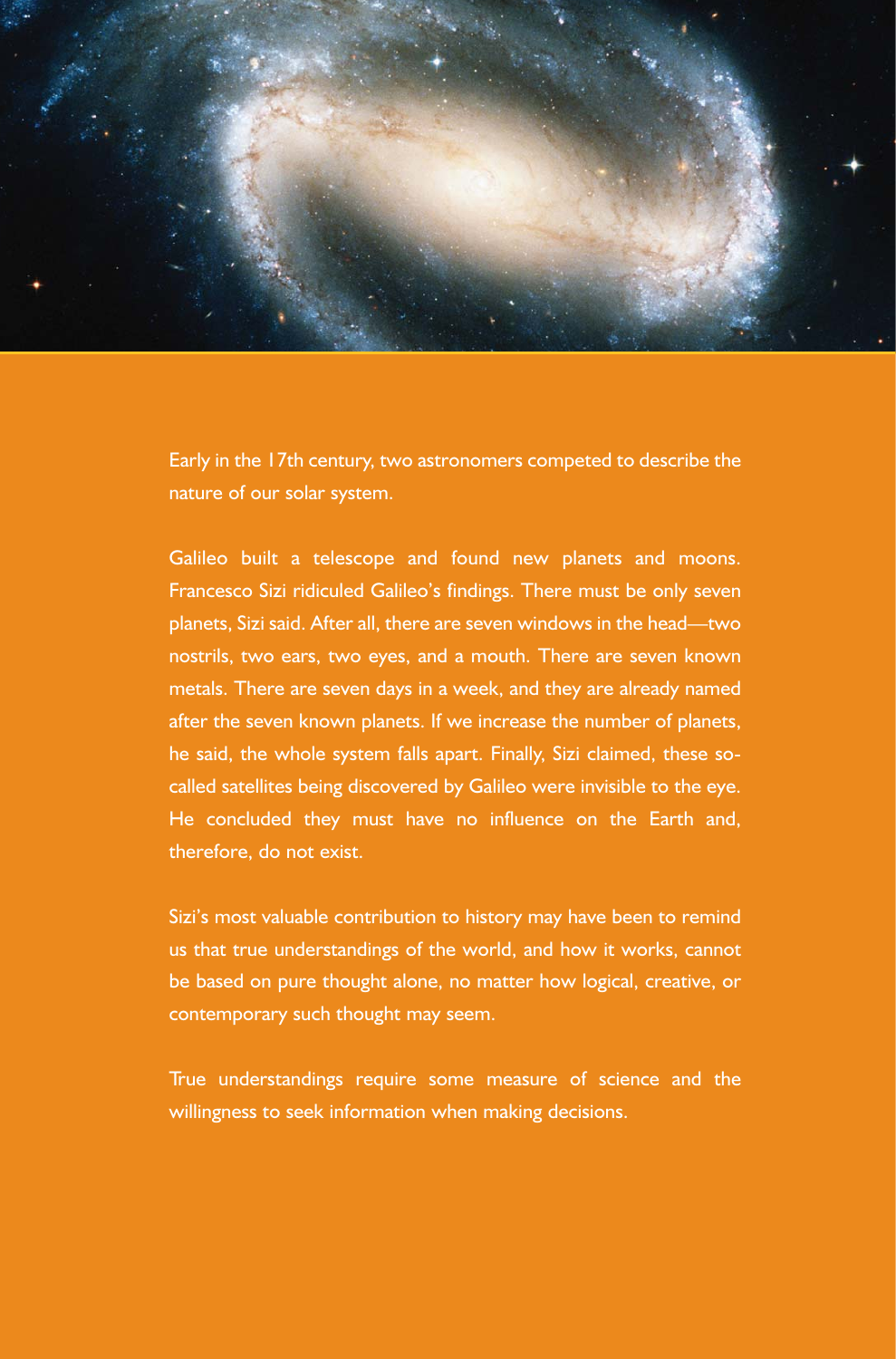# **BECOMING A WISE CONSUMER OF EDUCATION RESEARCH**

More than ever, educators are expected to make decisions that guarantee quality instruction. As knowledge emerges, so do philosophies, opinions, and rhetoric about definitions of instructional excellence. From policy makers to classroom teachers, educators need ways to separate misinformation from genuine knowledge and to distinguish scientific research from poorly supported claims.

Effective teachers use scientific thinking in their classrooms all the time. They assess and evaluate student performance, develop Individual Education Plans, reflect on their practice, and engage in action research. Teachers use experimental logic when they plan for instruction: they evaluate their students' previous knowledge, construct hypotheses about the best methods for teaching, develop teaching plans based on those hypotheses, observe the results, and base further instruction on the evidence collected.

In short, teachers use the concepts of rigorous research and evaluation in profoundly practical ways.

Teachers can further strengthen their instruction and protect their students' valuable time in school by scientifically evaluating claims about teaching methods and recognizing quality research when they see it. This booklet, distilled from the monograph Using Research and Reason in Education: How Teachers Can Use Scientifically Based Research to Make Curricular and Instructional Decisions, provides a brief introduction to understanding and using scientifically based research.

## **The federal perspective on scientifically based research**

The No Child Left Behind (NCLB) Act of 2001 encourages and, in some cases such as Reading First, requires the use of instruction based on scientific research. The emphasis on scientifically based research supports the consistent use of instructional methods that have been proven effective. To meet the NCLB definition of "scientifically based," research must:

- employ systematic, empirical methods that draw on observation or experiment;
- involve rigorous data analyses that are adequate to test the stated hypotheses and justify the general conclusions;
- rely on measurements or observational methods that provide valid data across evaluators and observers, and across multiple measurements and observations; and
- be accepted by a peer-reviewed journal or approved by a panel of independent experts through a comparatively rigorous, objective, and scientific review.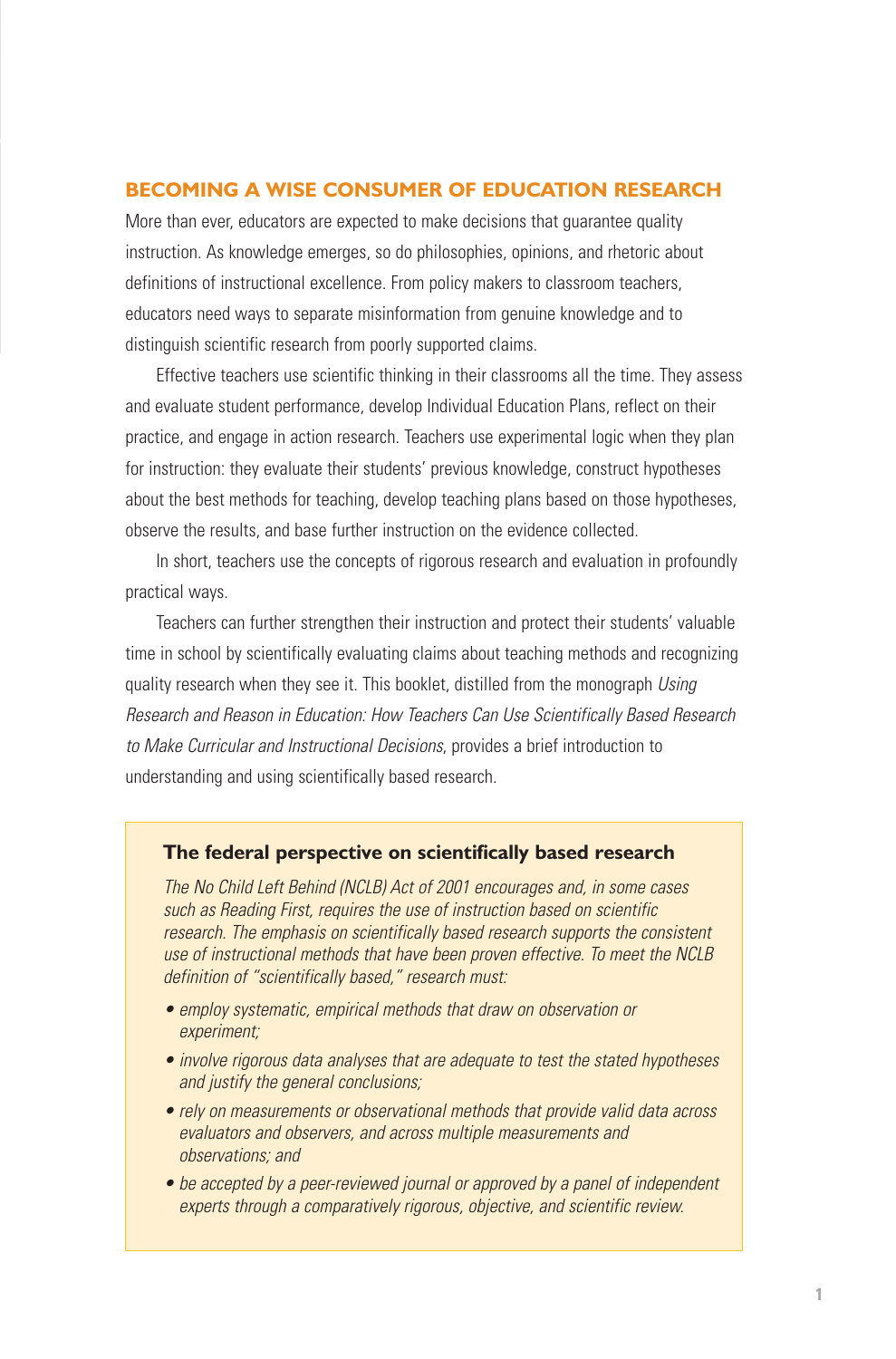

# **RECOGNIZING EFFECTIVE RESEARCH**

Teachers can use a simple set of questions to distinguish between research that confirms the effectiveness of an instructional practice and research that does not:

- Has the study been published in a peer-reviewed journal or approved by a panel of independent experts?
- Have the results of the study been replicated by other scientists?
- Is there consensus in the research community that the study's findings are supported by a critical mass of additional studies?

## **Independent peer review**

Peer review subjects a paper to scrutiny by scientists in the relevant field of specialization. This happens in two ways. In one method, a paper submitted for publication in a peer-reviewed journal is examined by other scientists in the field before an editor (usually an expert in the field) passes judgment on it. The second method is review by an independent panel of experts who, using rigorous criteria, determine whether the findings of the paper are credible.

Peer review provides a baseline of quality control because it exposes ideas and experimentation to examination and criticism by other researchers. Its absence should raise doubt about the quality of the research. Presentations at education conferences that make claims about specific educational practices should also be held to this standard.

It is relatively easy for teachers to determine if a paper has been published in a peerreviewed journal; it can be more difficult to determine whether a panel review (without publication) has occurred unless it is specified in the paper.

## **Not all education journals are peer-reviewed**

Education journals have different purposes that contribute to our understanding of teaching. The American Educational Research Journal, the Journal of Educational Psychology, and Reading Research Quarterly are examples of journals that conduct peer reviews and contain empirical evidence about teaching techniques. Phi Delta Kappan and Educational Leadership, by contrast, contain original thought, but neither publishes peer-reviewed original research.

Peer-reviewed journals on other topics such as cognitive psychology and other social sciences can also make useful contributions to educational practice.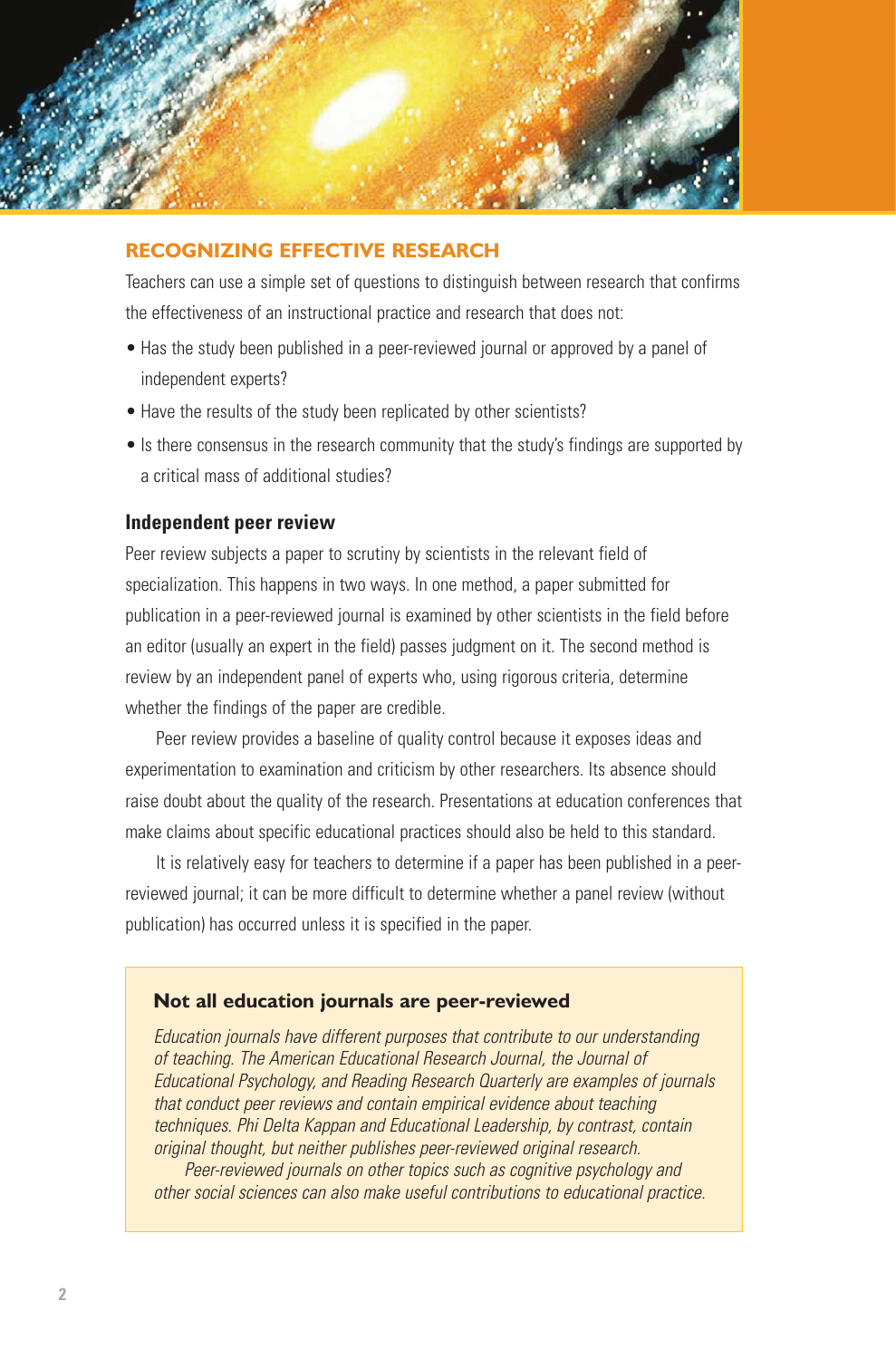## **Replication of results by other scientists**

Teachers should look for evidence that an instructional technique has been proven effective by more than one study. Knowledge generated by one study without scrutiny and criticism by others cannot be fully scientific. To be considered scientifically based, a research finding must be presented in a way that enables other researchers to reach the same results when they repeat the experiment.

True scientific knowledge is public and open to challenge. It is held tentatively, subject to change based on contrary evidence.

### **Consensus within a research community**

A single experiment rarely decides an issue, supporting one theory and ruling out all others. Issues are most often decided when the community of scientists in a field comes to agreement over time that sufficient evidence has converged to support one theory over another. Scientists do not evaluate data from a single, perfectly designed experiment. They evaluate data from many experiments, each containing some flaws but providing part of the answer.

## **SCIENTIFIC INVESTIGATION PROCEEDS BY STAGES**

Becoming more aware of how the scientific process manifests itself every day in both research and teaching can enhance a teacher's effectiveness, depth of expertise, and ability to justify the choice of instructional methods to parents, peers, and administrators. As in formal evaluations of educational programs, the tenets and themes of scientific research have relevance and application in the classroom. But because there are different stages of scientific investigation, teachers should take care to use data generated at each stage in appropriate ways.

For example, some teachers rely on their own observations to make judgments about the success of educational strategies. A collection of observations leads to some understanding of the world, but observations have limited value. Scientific observations must be structured in order to support or reject theories about the causes that underlie events. Scientists—and teachers—make predictions about causes based on their structured observations and then use other techniques to test specific outcomes.

In the early stages of investigation, case studies—highly detailed descriptions of individuals or small groups and the context surrounding them—can be useful. Case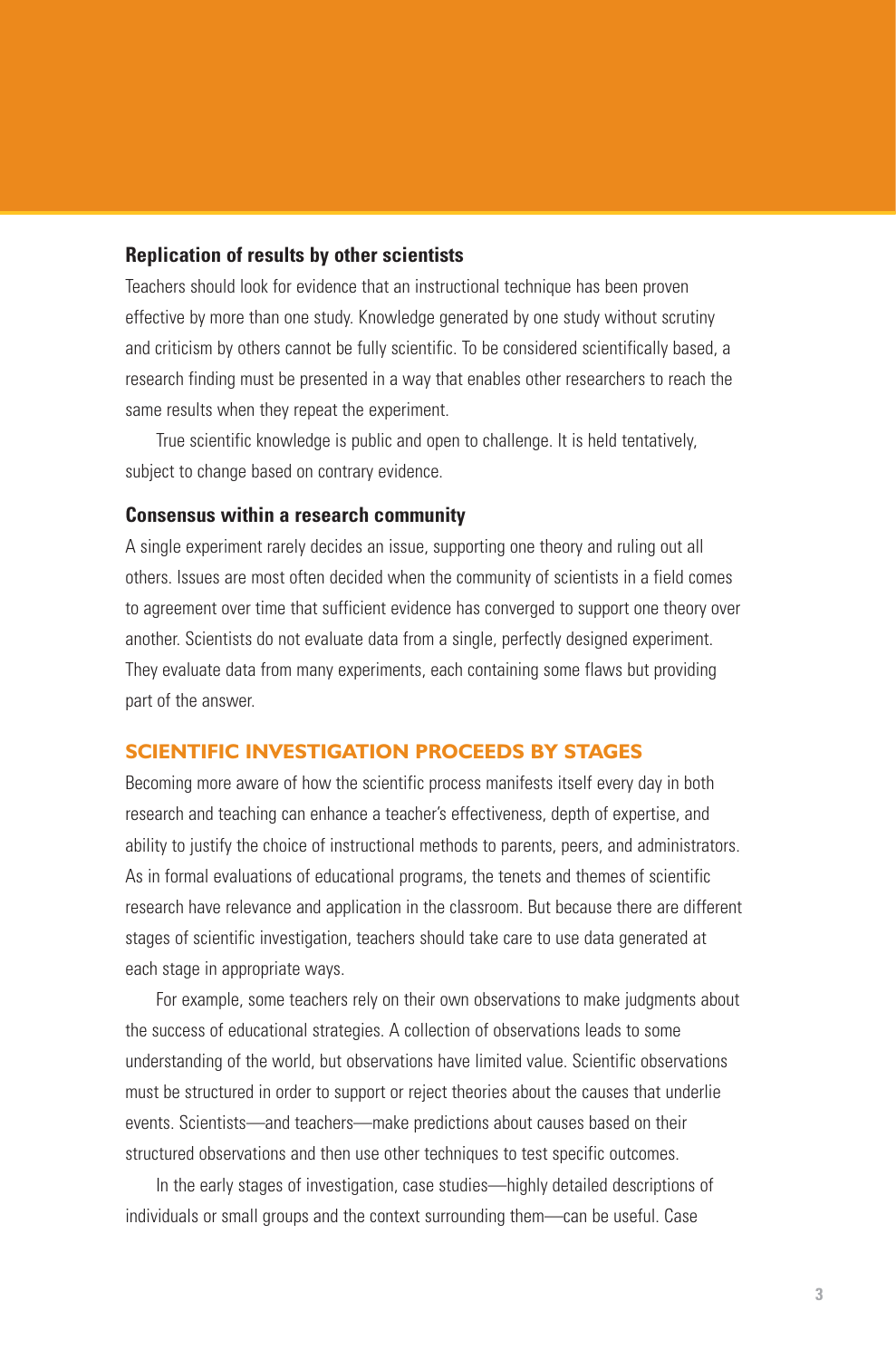studies provide descriptive information about how an educational program operates in a classroom, for example, descriptions of instructional strategies, amount of time, and types of materials used in a new vocabulary program. This qualitative design uses a variety of data collection methods from multiple sources to study a single entity in depth, over a period of time, and in its context. Case studies lack the comparative information needed to determine cause-effect relationships, but they can point researchers to variables that deserve further study and help generate hypotheses. They can be helpful in developing theories about what is or is not working instructionally. However, case studies cannot provide the measurable results that are necessary to understand and confirm outcomes.

Correlational studies take things a step further by testing whether there are links between variables and outcomes. They are useful in early and middle stages of an investigation once hypotheses have been developed. For example, if a researcher hypothesizes that vocabulary instruction leads to improved reading comprehension, he or she could conduct a correlational study, using statistical techniques, to determine if there is a link between vocabulary instruction and reading comprehension. If the study finds a link, the researcher could design a randomized controlled trial, or true experiment, to confirm whether the vocabulary instruction causes the improvement in comprehension.

In order to draw conclusions about outcomes and their causes, data must come from true experiments. True experiments, or randomized field or controlled trials, test specific predictions and rule out alternative explanations. In an experiment, an investigator assigns subjects randomly to experimental and control groups, varies the apparent cause (the independent variable) and looks at the apparent effect (the dependent variable) while holding all other variables constant. Only true experiments can provide evidence of whether an instructional practice works or not.

The experimental method controls for the many other variables that could have an impact on an outcome. Unlike case studies and correlational methods, experiments use techniques such as random assignment of subjects to treatment and control conditions and the matching of subjects in the treatment groups on background and ability variables.

For example, imagine an experimental study that investigates whether vocabulary instruction has a positive effect on reading comprehension. A sample of third-grade students is selected and half of the students are then randomly assigned to the treatment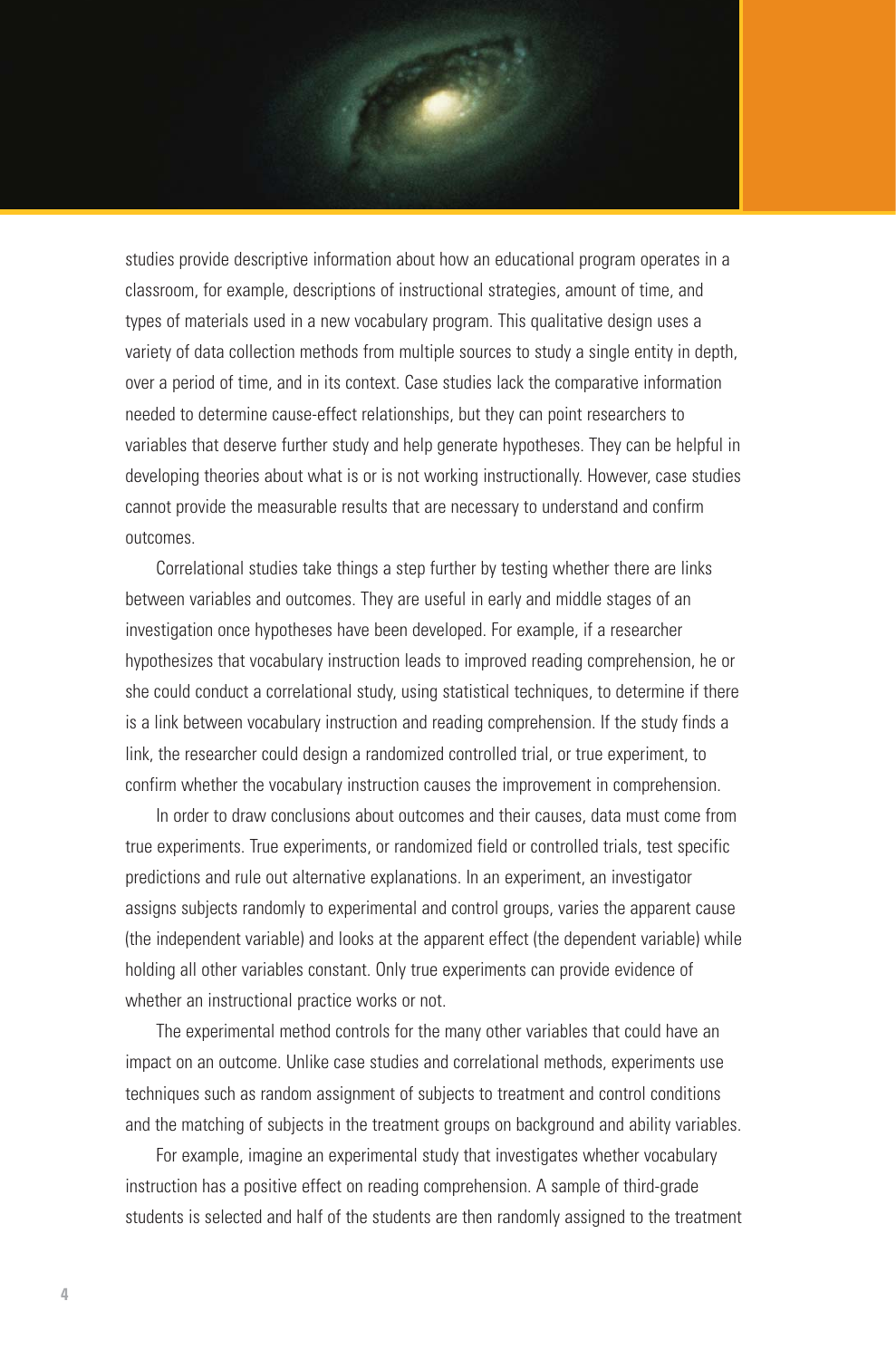group and half are assigned to the control/comparison group. Random assignment ensures (if the sample size is sufficient) that the two groups will be relatively matched on various demographic characteristics and on overall ability level. This is why random assignment is so important—it ensures the equivalence and comparability of the students in the treatment and control groups. Students in the treatment group then receive instruction in learning 100 new vocabulary words, while students in the control group do not receive instruction in learning the new vocabulary words (they engage in an alternative activity). At the end of the instructional period, students are given a standardized comprehension test.

Results of the study will demonstrate whether students in the treatment condition do better than comparable students in the control group on the test of reading comprehension. If the treatment group shows reading comprehension scores that are higher than those of the control group to a statistically significant degree, then the experiment provides evidence that helps to establish a causal relationship between vocabulary instruction and reading comprehension. As mentioned earlier, multiple studies that replicate these methods and find similar results would need to be conducted for further confidence in the results.

While teachers certainly would not be expected to carry out true experimental research in the classroom, understanding the role of experimental research as well as the other stages of scientific investigation and the data they generate—from observations to standardized assessments—can prepare teachers to interpret research better, decide what and how to teach, and make legitimate, defendable statements about the impact of their instructional choices.

## **USING THE RESEARCH LITERATURE AS A GUIDE**

In many cases, science has not yet provided the answers teachers and others need to make fully informed decisions about adopting, or dropping, particular educational strategies. What if an area of education lacks a research base, has not been evaluated according to the principles of scientific evaluation described above, and no consensus exists? In those cases, teachers have to rely on scientific reasoning to find their way. An important first step is to look at the findings and principles from the established research base.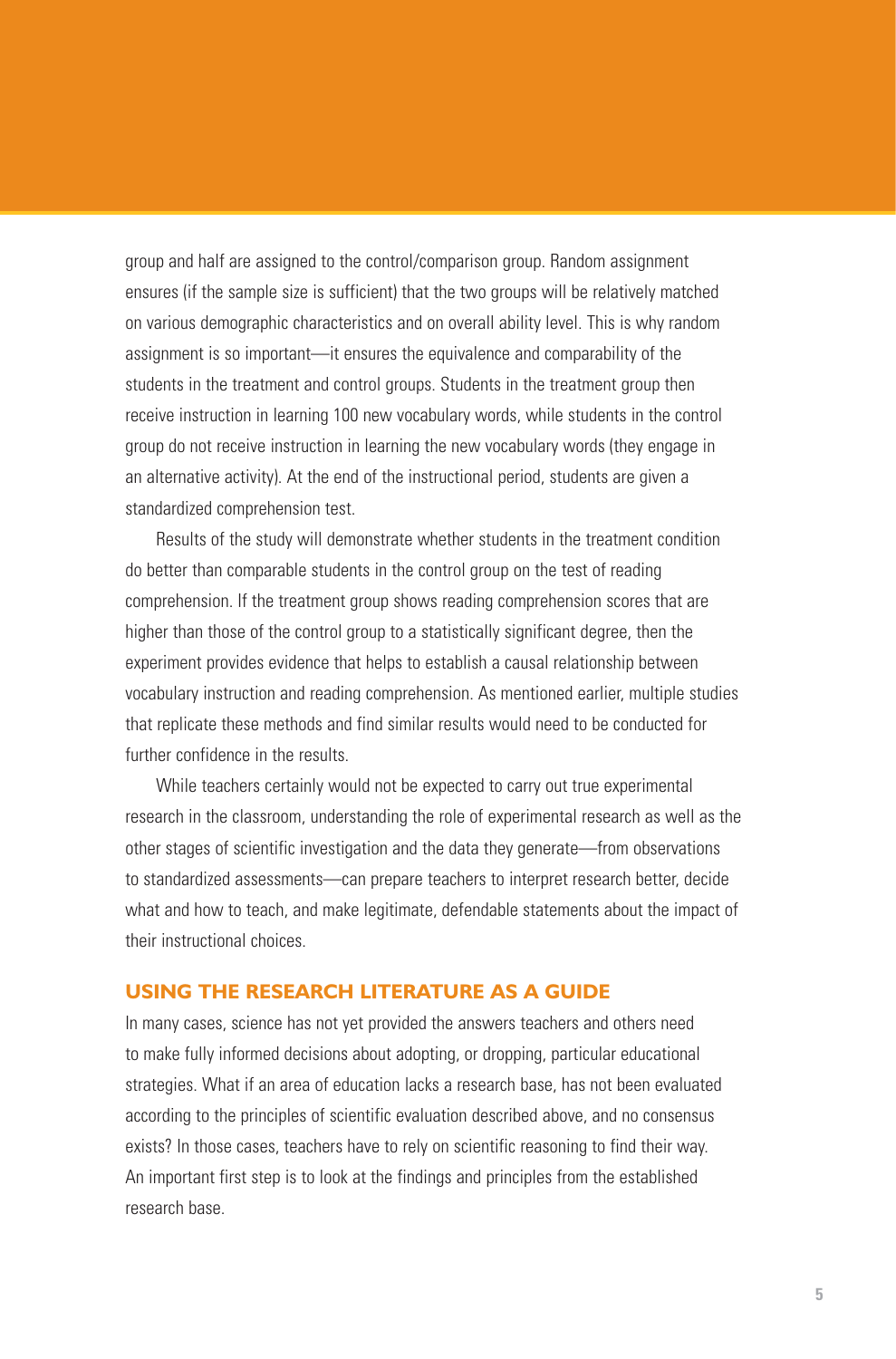

Imagine, for example, that two untested treatments for children with extreme reading difficulties have emerged. The first treatment suggests a new strategy for teaching phonemic awareness by using only songs and clapping to teach children how language can be broken down into sound segments, or phonemes. The second treatment trains children in vestibular sensitivity by having them walk on balance beams while blindfolded. In this hypothetical case, neither of these new treatment ideas has been tested.\* Neither has produced empirical evidence to prove that it is effective.

The lack of such evidence need not automatically lead to the conclusion that the methods do not work. Even without empirical evidence, one might find support for one or both methods from other studies conducted on similar strategies. In this case, the strategy featuring awareness of sound segments merits consideration first, because it makes contact with a broad consensus in the research literature that children with severe reading difficulties are hampered by an insufficiently developed awareness of language's segmented structure. The second does not have a comparable link to existing research. A teacher thinking scientifically can make a reasonable conclusion that the first method is preferable by knowing that there is a link to the broader research base.

#### **Teachers supporting teachers**

It can be difficult for a teacher to sort through claims of educational impact. Teachers may want to form reading/discussion groups to talk about research studies and to challenge each other in a collegial way about what works, or does not work, in the classroom.

The Institute of Education Sciences' What Works Clearinghouse (www.whatworks.ed.gov) can be a resource for summaries of scientifically based studies. By talking and learning more about how to apply the findings of scientific research in their teaching, educators can practice and refine their skills—and follow the example of Galileo in bringing new knowledge to the world.

\*Some treatments related to phonemic instruction have, in fact, been scientifically tested and proven effective. This hypothetical example imagines a new strategy—using only songs and clapping—that has not been proven effective.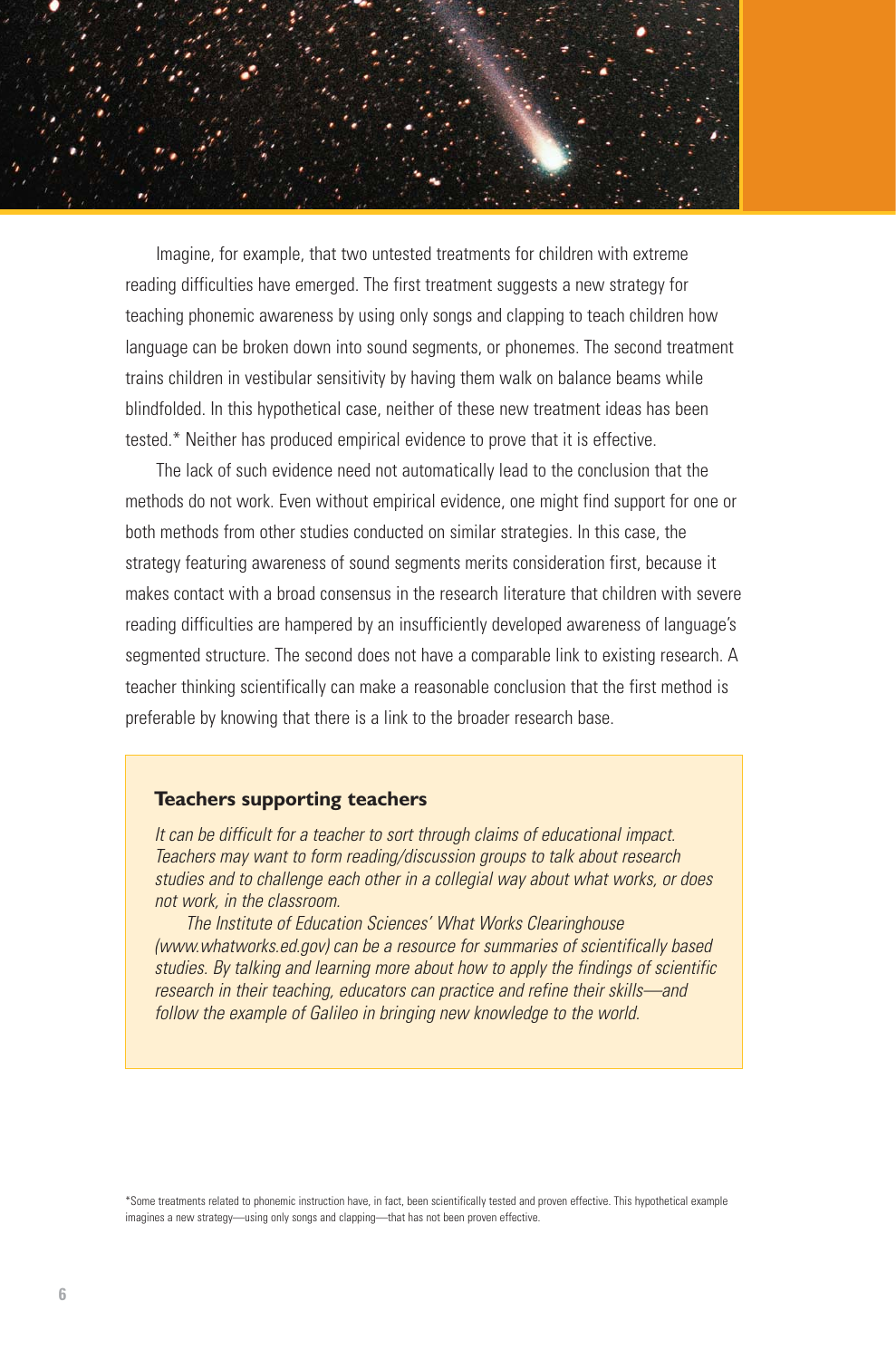## **IN SUMMARY**

Teachers play a variety of roles in their work—instructor, coach, advocate, and learner—but they also act as scientists in several ways. As they make the important decisions about what and how to teach, they must evaluate the claims associated with educational strategies and programs. And in the classroom, they must constantly assess and reassess the value of programs and their impact on students.

#### **The basic principles of the scientific method**

- Science progresses by investigating testable problems.
- A testable theory yields predictions that could possibly be proven wrong.
- Scientific knowledge has passed some minimal tests.
- Data and theories are considered in the public domain, or included in the research base, only after a peer review, either by a journal or a panel.
- Published data and theories allow for replication and criticism by other scientists.
- Theories are tested by systematic observation bound by the logic of true experiments.
- Correlational studies, useful when experiments can not be carried out, only help rule out hypotheses.
- Researchers use many different methods to reach conclusions. Most often, they draw conclusions only after a slow accumulation of data from many studies.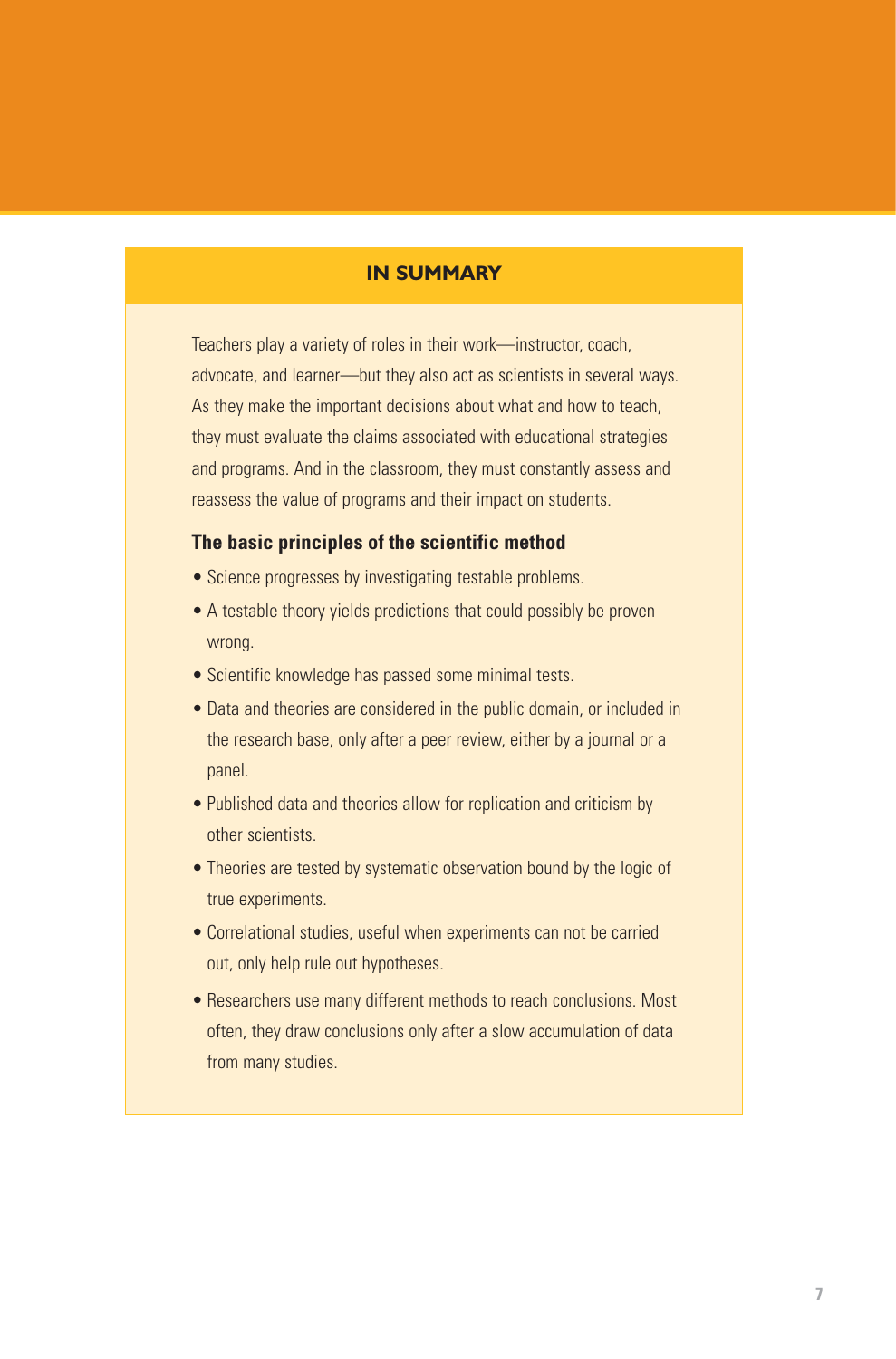This brochure is based on Using Research and Reason in Education: How Teachers Can Use Scientifically Based Research to Make Curricular and Instructional Decisions, written by Paula J. Stanovich and Keith E. Stanovich of the University of Toronto, and published by the Partnership for Reading.

For copies of the original monograph, or for more copies of this brochure, download PDF or HTML versions at www.nifl.gov. To order print copies, contact the National Institute for Literacy at ED Pubs, PO Box 1398, Jessup, Maryland 20794-1398. Call 1-800-228-8813, or email edpubs@inet.ed.gov.

**The Partnership for Reading,** a project administered by the National Institute for Literacy, is a collaborative effort of the National Institute for Literacy, the National Institute of Child Health and Human Development, the U. S. Department of Education, and the U. S. Department of Health and Human Services to make scientifically based reading research available to educators, parents, policy makers, and others with an interest in helping all people learn to read well.

**The National Institute for Literacy,** an agency in the Federal government, is authorized to help strengthen literacy across the lifespan. The Institute works to provide national leadership on literacy issues, including the improvement of reading instruction for children, youth, and adults by sharing information on scientifically based research.

This brochure was written, edited, and designed by RMC Research Corporation under National Institute for Literacy Contract No. ED-00CO-0093. The views expressed herein do not necessarily represent the policies of the National Institute for Literacy. No official endorsement by the National Institute for Literacy of any product, commodity, service, entity, or enterprise is intended or should be inferred.

#### **The National Institute for Literacy**

Sandra Baxter, Director Lynn Reddy, Deputy Director

**2006**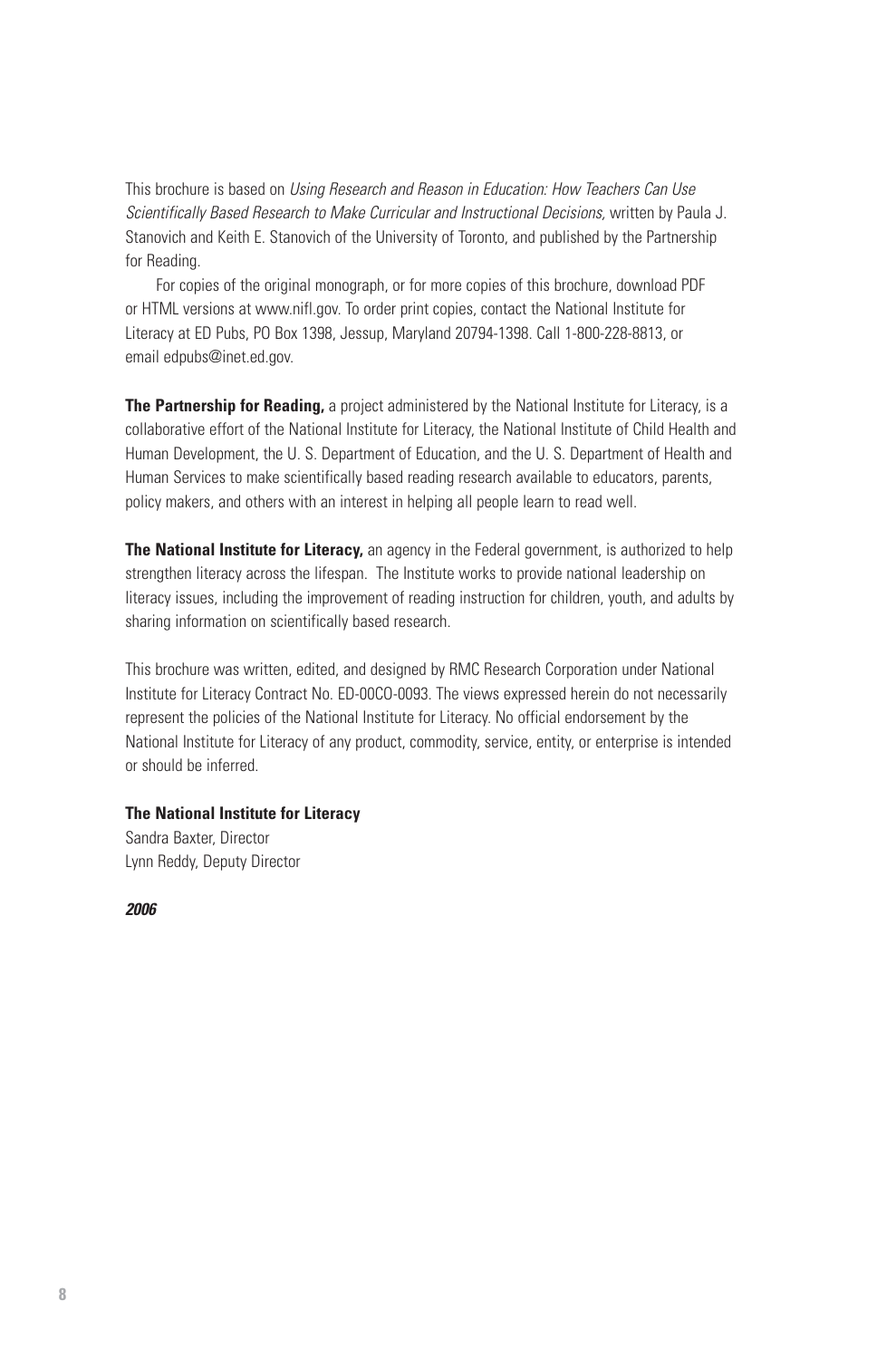